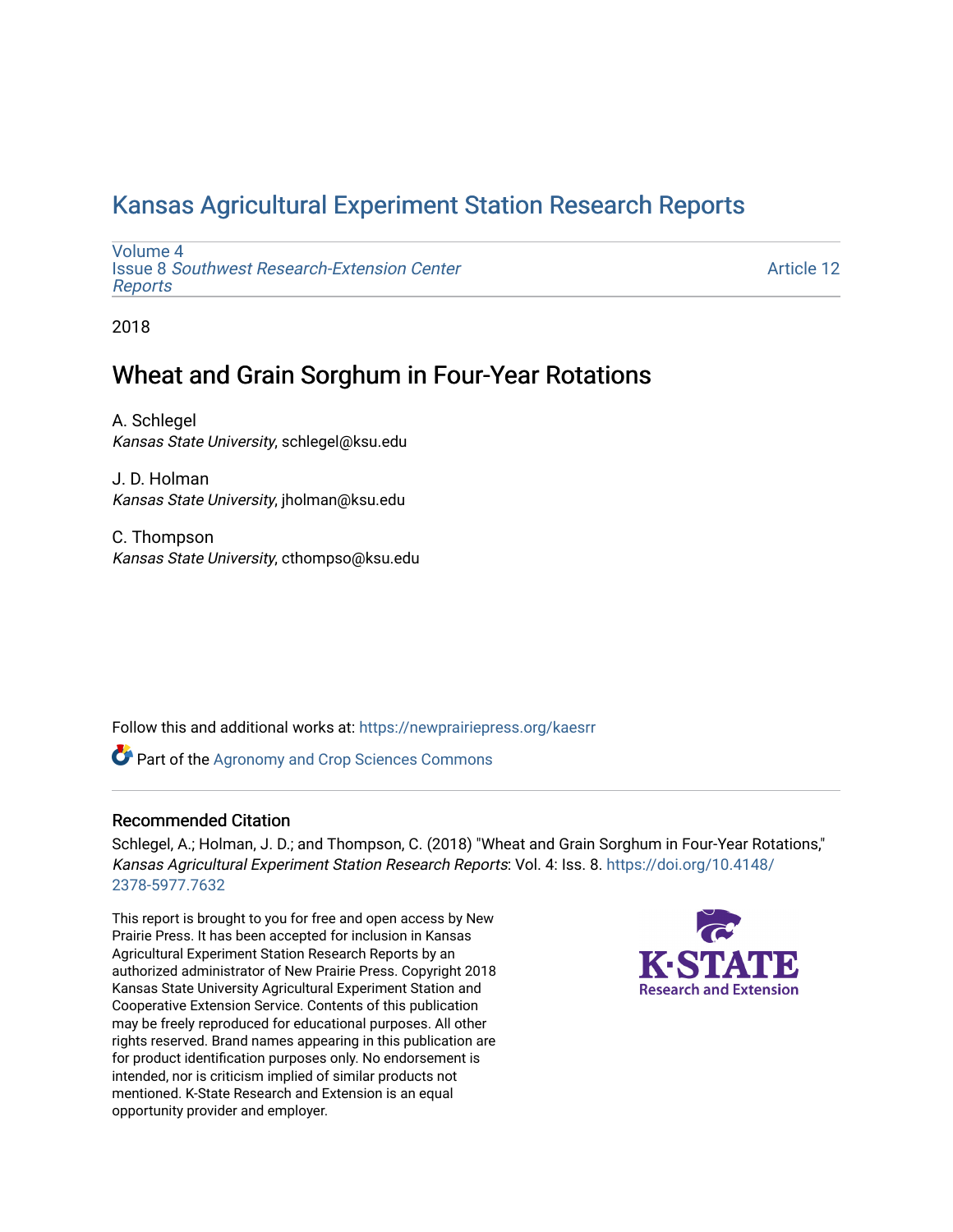# Wheat and Grain Sorghum in Four-Year Rotations

### Abstract

In recent years, cropping intensity has increased in dryland systems in western Kansas. The traditional wheat-fallow system is being replaced by wheat-summer crop-fallow rotations. Is more intensive cropping feasible with concurrent increases in no-till? Objectives of this research were to quantify soil water storage, crop water use, and crop productivity of 4-year and continuous cropping systems.

### Keywords

four-year rotations, wheat and grain sorghum rotations, dryland rotation systems

### Creative Commons License



This work is licensed under a [Creative Commons Attribution 4.0 License](https://creativecommons.org/licenses/by/4.0/).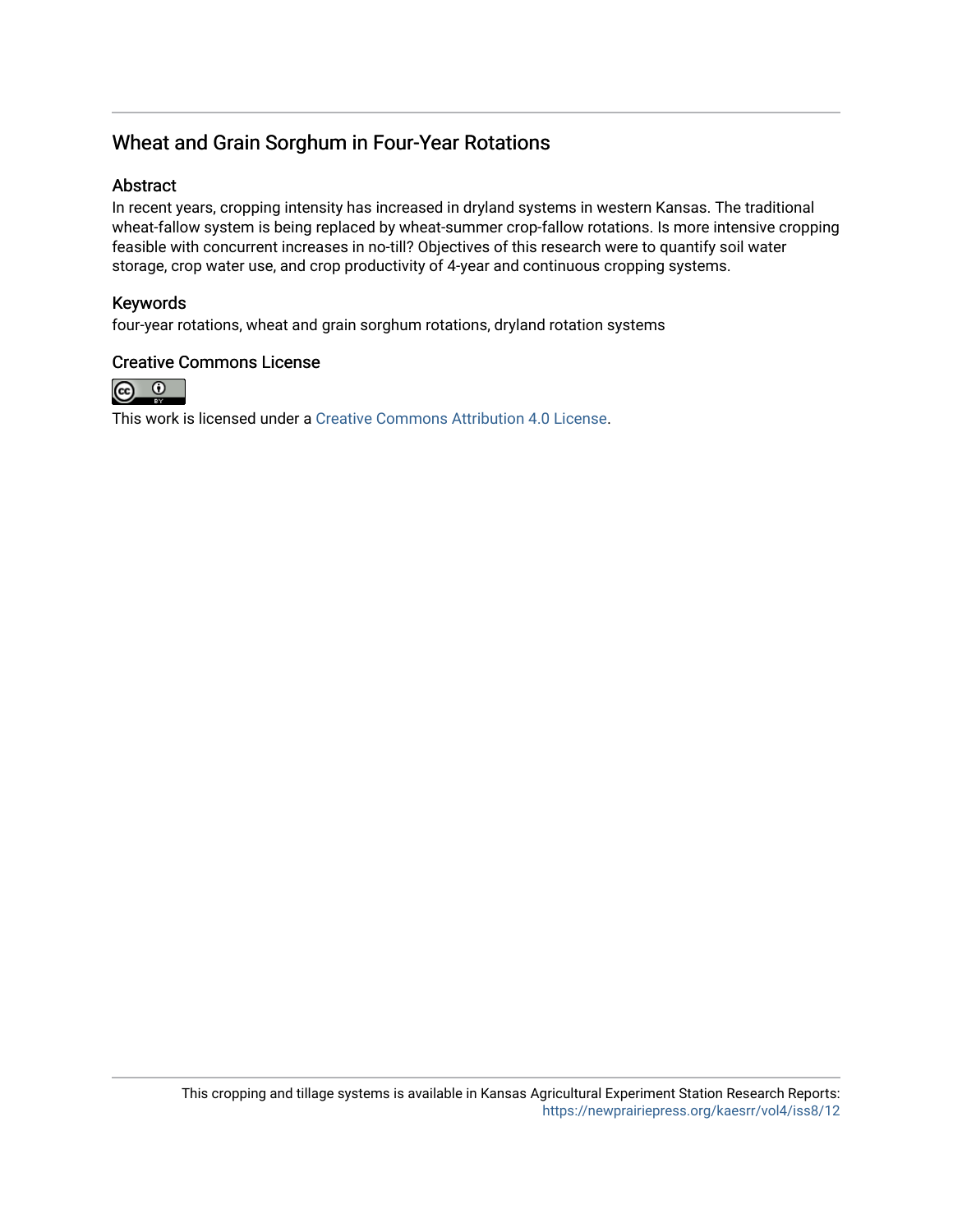

# 2018 SWREC Agricultural Research

# Wheat and Grain Sorghum in Four-Year **Rotations**

*A. Schlegel, J. Holman, and C. Thompson*

## Summary

In 1996, an effort began to quantify soil water storage, crop water use, and crop productivity on dryland systems in western Kansas. Research on 4-year crop rotations with wheat and grain sorghum was initiated at the Southwest Research-Extension Center near Tribune, KS. Rotations were wheat-wheat-sorghum-fallow (WWSF), wheatsorghum-sorghum-fallow (WSSF), and continuous wheat (WW). Soil water at wheat planting averaged about 9 in. following sorghum, which is about 3 in. more than the average for the second wheat crop in a WWSF rotation. Soil water at sorghum planting was only about 1 in. less for the second sorghum crop compared with sorghum following wheat. Grain yield of recrop wheat averaged about 80% of the yield of wheat following sorghum. Grain yield of continuous wheat averaged about 60% of the yield of wheat grown in a 4-year rotation following sorghum. Generally, wheat yields were similar following one or two sorghum crops. Similarly, average sorghum yields were the same following one or two wheat crops. Yield of the second sorghum crop in a WSSF rotation averages ~65% of the yield of the first sorghum crop.

# **Introduction**

In recent years, cropping intensity has increased in dryland systems in western Kansas. The traditional wheat-fallow system is being replaced by wheat-summer crop-fallow rotations. Research was conducted to better understand if more intensive cropping is feasible with concurrent increases in no-tillage. Objectives of this research were to quantify soil water storage, crop water use, and crop productivity of 4-year and continuous cropping systems.

# Experimental Procedures

Research on 4-year crop rotations with wheat and grain sorghum was initiated in 1996 at the Tribune unit of the Southwest Research-Extension Center. Rotations were WWSF, WSSF, and WW. No-tillage was used for all rotations except for the first two years where reduced tillage was used for wheat following sorghum. Available water was measured in the soil profile (0 to 6 ft) at planting and harvest of each crop. The center of each plot was machine harvested after physiological maturity, and yields were adjusted to 12.5% moisture.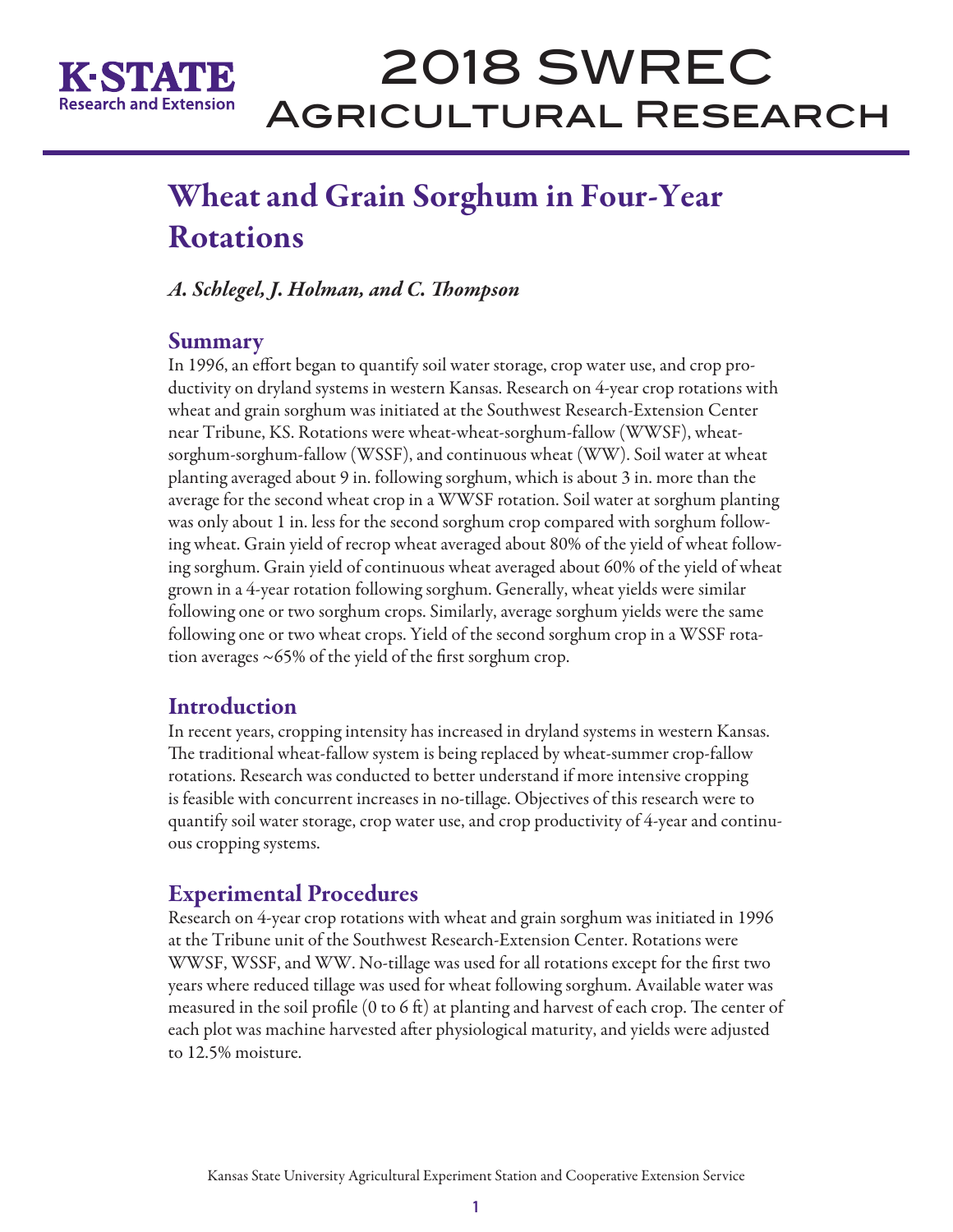# Results and Discussion

### *Soil Water*

The amount of available water in the soil profile (0 to 6 ft) at wheat planting varied greatly from year to year (Figure 1). In 2017, available soil water was greater for wheat following sorghum and for wheat following wheat compared to the long-term average. Soil water was similar following fallow after either one or two sorghum crops and averaged about 9 in. across the 21-year study period. Water at planting of the second wheat crop in a WWSF rotation was generally less than at planting of the first wheat crop, except in 1997 and 2003. Soil water for the second wheat crop averaged more than 3 in. (or about 40%) less than that for the first wheat crop in the rotation. Continuous wheat averaged about 0.8 in. less water at planting than the second wheat crop in a WWSF rotation.

Similar to wheat, the amount of available water in the soil profile at sorghum planting varied greatly from year to year (Figure 2) and available water at sorghum planting was greater than the long-term average. Soil water was similar following fallow after either one or two wheat crops and averaged about 8 in. over 22 years. Water at planting of the second sorghum crop in a WSSF rotation was generally less than that at planting of the first sorghum crop. Averaged across the entire study period, the first sorghum crop had about 1.3 in. more available water at planting than the second crop.

### *Grain Yields*

In 2017, wheat yields were severely decreased by an infestation of wheat streak mosaic virus (Table 1). Averaged across 21 years, recrop wheat (the second wheat crop in a WWSF rotation) yielded about 80% of first-year wheat crop in WWSF. Before 2003, recrop wheat yielded about 70% of first-year wheat. Wheat yields following two sorghum crops are 2 bu/a greater than following one sorghum crop. In most years, continuous wheat yields have been similar to recrop wheat yields, but in several years (2003, 2007, 2009, and 2014), recrop wheat yields were considerably greater than continuous wheat yields.

Sorghum yields in 2017 for all rotations were the highest recorded in the study. Sorghum yields were 64 to 72 bu/a greater than the long-term average (Table 2). Sorghum yields were similar following one or two wheat crops, which is consistent with the longterm average. The second sorghum crop yields were 81% of the first sorghum crop in 2017, which is greater than the long-term average of about 65%.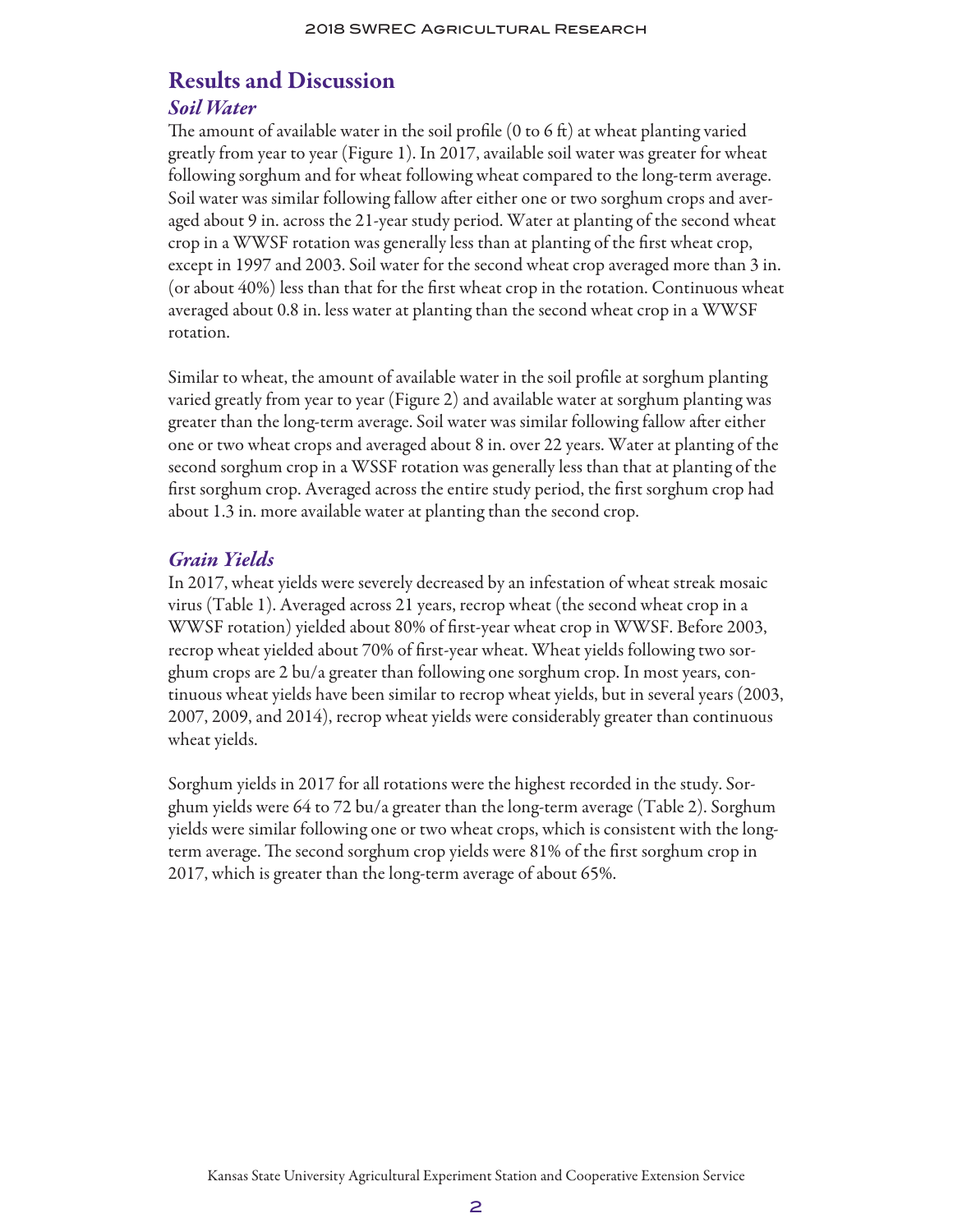#### 2018 SWREC Agricultural Research

|      | Rotation         |                  |                  |                  |                          | ANOVA (P > F) |       |          |
|------|------------------|------------------|------------------|------------------|--------------------------|---------------|-------|----------|
|      |                  |                  |                  |                  | <b>LSD</b>               |               |       | Year ×   |
| Year | Wssfl            | Wwsf             | wWsf             | <b>WW</b>        | 0.05                     | Rotation      | Year  | rotation |
|      |                  |                  |                  |                  |                          |               |       |          |
| 1997 | 57               | 55               | 48               | 43               | $\,$ $\,$                | 0.017         |       |          |
| 1998 | 70               | 64               | 63               | 60               | 12                       | 0.391         |       |          |
| 1999 | 74               | 80               | 41               | 43               | 14                       | 0.001         |       |          |
| 2000 | 46               | 35               | 18               | 18               | 10                       | 0.001         |       |          |
| 2001 | 22               | 29               | $27\,$           | 34               | 14                       | 0.335         |       |          |
| 2002 | $\boldsymbol{0}$ | $\boldsymbol{0}$ | $\boldsymbol{0}$ | $\boldsymbol{0}$ | $\overline{\phantom{a}}$ | ---           |       |          |
| 2003 | 29               | 27               | 66               | 30               | 14                       | 0.001         |       |          |
| 2004 | 5.7              | 6.1              | 0.4              | 0.5              | 1.6                      | 0.001         |       |          |
| 2005 | 45               | 40               | 41               | $44$             | $10\,$                   | 0.690         |       |          |
| 2006 | 28               | 26               | $\overline{7}$   | $\sqrt{2}$       | $\, 8$                   | 0.001         |       |          |
| 2007 | 75               | 61               | 63               | 41               | 14                       | 0.004         |       |          |
| 2008 | 40               | 40               | 5                | 6                | 5                        | 0.001         |       |          |
| 2009 | 37               | 39               | 50               | 24               | 15                       | 0.029         |       |          |
| 2010 | 63               | 60               | 29               | 23               | 9                        | 0.001         |       |          |
| 2011 | 25               | 22               | 25               | 17               | $\,8\,$                  | 0.152         |       |          |
| 2012 | 14               | 20               | 10               | 9                | 15                       | 0.380         |       |          |
| 2013 | $\boldsymbol{0}$ | $\boldsymbol{0}$ | $\boldsymbol{0}$ | $\mathbf{0}$     | ---                      | ---           |       |          |
| 2014 | 51               | 45               | 31               | 12               | 18                       | 0.004         |       |          |
| 2015 | 49               | 36               | 24               | 24               | 12                       | 0.001         |       |          |
| 2016 | $78\,$           | $77\,$           | 58               | 52               | 12                       | 0.001         |       |          |
| 2017 | 20               | 20               | $\overline{4}$   | 6                | $\overline{4}$           | 0.001         |       |          |
|      |                  |                  |                  |                  |                          |               |       |          |
| Mean | 39a              | 37 <sub>b</sub>  | 29c              | 23d              | $\overline{2}$           | 0.001         | 0.001 | 0.001    |

Table 1. Wheat response to dryland crop rotation, Tribune, KS, 1997–2017

 $\mathbb{I}^1 \mathbb{W}$  = wheat; S = sorghum; capital letters denote current year's crop.

Wheat-sorghum-sorghum-fallow (WSSF), wheat-wheat-sorghum-fallow (WWSF), and continuous wheat (WW). ANOVA = analysis of variance.

LSD = least significant difference.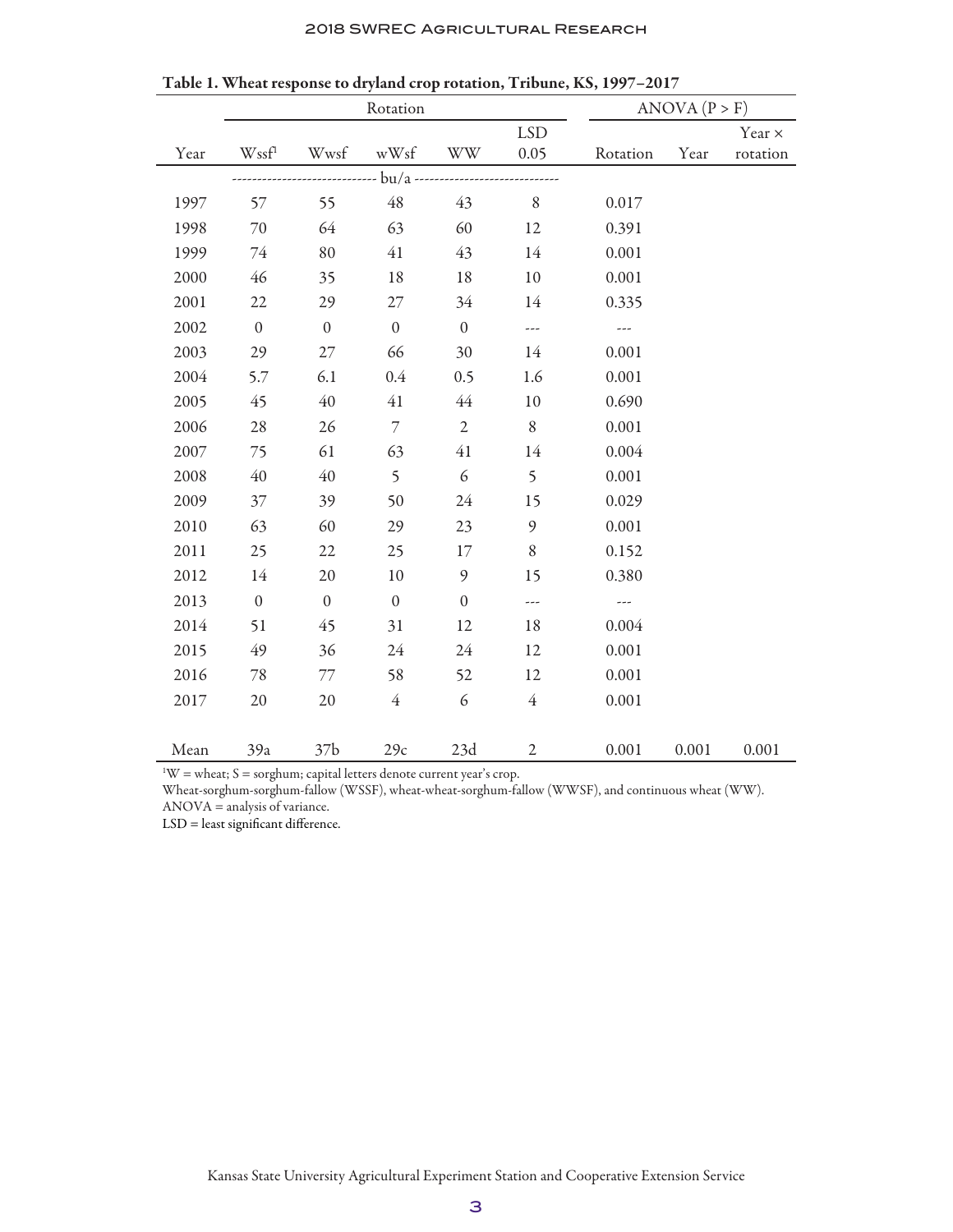|  | 2018 SWREC AGRICULTURAL RESEARCH |  |
|--|----------------------------------|--|
|--|----------------------------------|--|

|      | Rotation     |              |                  |            | ANOVA (P>F)          |       |               |  |
|------|--------------|--------------|------------------|------------|----------------------|-------|---------------|--|
|      |              |              |                  | <b>LSD</b> |                      |       | Year $\times$ |  |
| Year | wSsf         | wsSf         | wwSf             | 0.05       | Rotation             | Year  | rotation      |  |
|      |              |              |                  |            |                      |       |               |  |
| 1996 | 58           | 35           | 54               | 24         | 0.117                |       |               |  |
| 1997 | 88           | 45           | 80               | 13         | 0.001                |       |               |  |
| 1998 | 117          | 100          | 109              | 12         | 0.026                |       |               |  |
| 1999 | 99           | 74           | 90               | 11         | 0.004                |       |               |  |
| 2000 | 63           | 23           | 67               | 16         | 0.001                |       |               |  |
| 2001 | 68           | 66           | 73               | 18         | 0.673                |       |               |  |
| 2002 | $\mathbf{0}$ | $\mathbf{0}$ | $\boldsymbol{0}$ | ---        | $\sim$ $\sim$ $\sim$ |       |               |  |
| 2003 | 60           | 41           | 76               | 18         | 0.009                |       |               |  |
| 2004 | 91           | 79           | 82               | 17         | 0.295                |       |               |  |
| 2005 | 81           | 69           | 85               | 20         | 0.188                |       |               |  |
| 2006 | 55           | 13           | $71\,$           | 15         | 0.001                |       |               |  |
| 2007 | 101          | 86           | 101              | 9          | 0.008                |       |               |  |
| 2008 | 50           | 30           | 57               | 12         | 0.005                |       |               |  |
| 2009 | 89           | 44           | 103              | 53         | 0.080                |       |               |  |
| 2010 | 98           | 52           | 105              | 24         | 0.004                |       |               |  |
| 2011 | 119          | 47           | 105              | 34         | 0.005                |       |               |  |
| 2012 | $\mathbf{0}$ | $\mathbf{0}$ | $\boldsymbol{0}$ | ---        | ---                  |       |               |  |
| 2013 | 105          | 98           | 100              | 23         | 0.742                |       |               |  |
| 2014 | 91           | 5            | 84               | 29         | 0.001                |       |               |  |
| 2015 | 125          | 82           | 124              | 22         | 0.005                |       |               |  |
| 2016 | 134          | 98           | 139              | 10         | 0.001                |       |               |  |
| 2017 | 147          | 119          | 157              | 15         | 0.002                |       |               |  |
|      |              |              |                  |            |                      |       |               |  |
| Mean | 84a          | 55b          | 85a              | 4          | 0.001                | 0.001 | 0.001         |  |

|  |  | Table 2. Grain sorghum response to crop rotation, Tribune, KS, 1996–2017 |  |  |  |  |
|--|--|--------------------------------------------------------------------------|--|--|--|--|
|--|--|--------------------------------------------------------------------------|--|--|--|--|

 $\Delta$ <sup>1</sup>W = wheat; S = sorghum; capital letters denote current year's crop.

Wheat-sorghum-sorghum-fallow (WSSF) and wheat-wheat-sorghum-fallow (WWSF).

ANOVA = analysis of variance.

LSD = least significant difference.